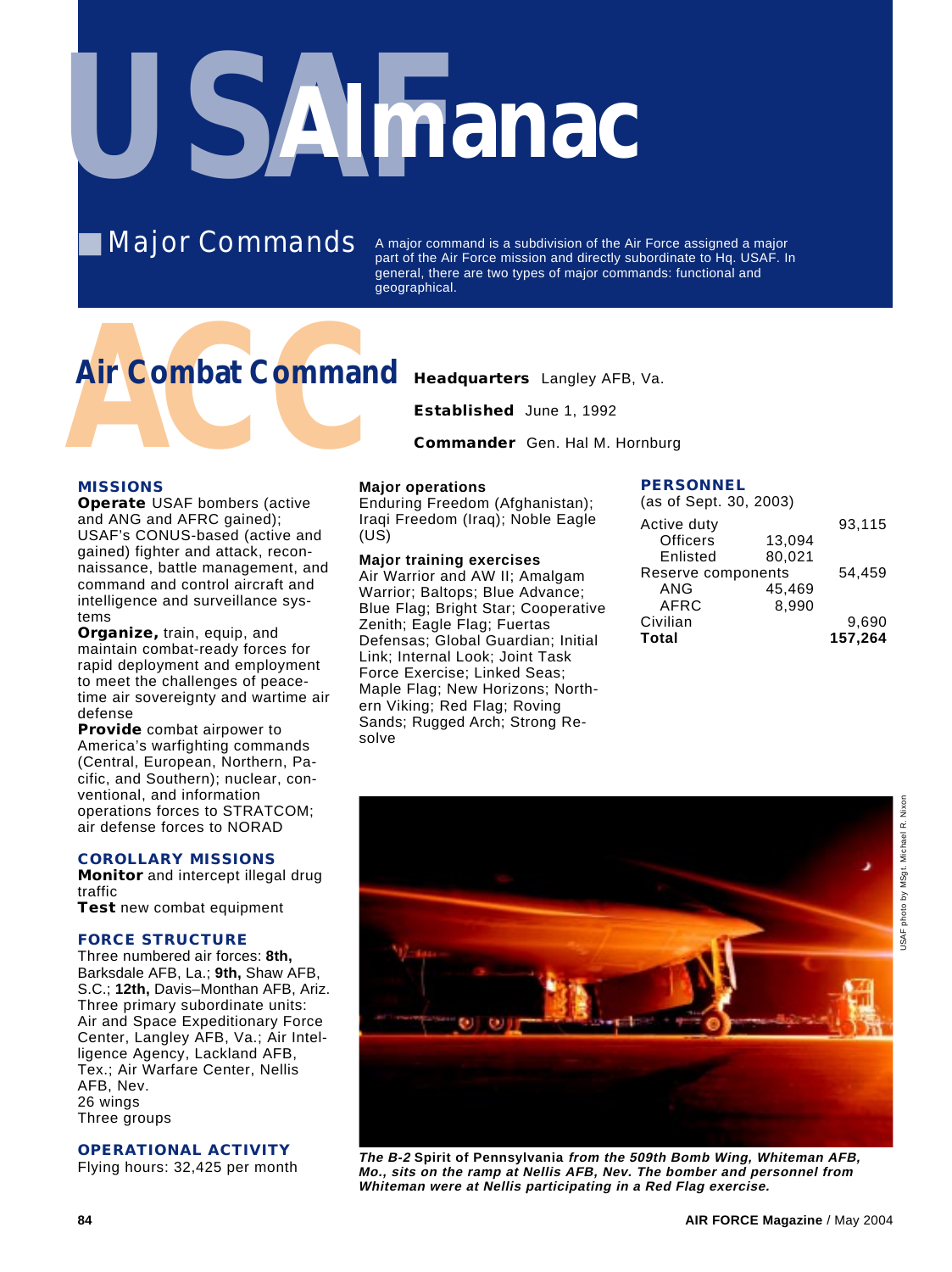|                                                   | AIR COMBAT COMMAND, LANGLEY AFB, VA.                                                        |                                                                                         |                                     |  |                                                                                                 |                                                     |                                                                  |
|---------------------------------------------------|---------------------------------------------------------------------------------------------|-----------------------------------------------------------------------------------------|-------------------------------------|--|-------------------------------------------------------------------------------------------------|-----------------------------------------------------|------------------------------------------------------------------|
|                                                   |                                                                                             |                                                                                         | Commander<br>Gen. Hal M. Hornburg   |  |                                                                                                 |                                                     |                                                                  |
|                                                   | 1st Air Force (ANG)<br>8th Air Force<br>Tyndall AFB, Fla.<br>Barksdale AFB, La.             |                                                                                         |                                     |  | 9th Air Force<br>Shaw AFB, S.C.                                                                 |                                                     | 12th Air Force<br>Davis-Monthan AFB, Ariz.                       |
| Langley AFB, Va.                                  | Air and Space Expeditionary Force Center                                                    |                                                                                         |                                     |  | Air Intelligence Agency<br>Lackland AFB, Tex.                                                   |                                                     | Air Warfare Center<br>Nellis AFB, Nev.                           |
| 53rd Wing<br>Eglin AFB, Fla.<br>Tyndall AFB, Fla. | (F-15C/E, F-16C/D, HH-60,<br>Predator, Global Hawk)<br><b>53rd Weapons Evaluation Group</b> | 57th Wing<br>Nellis AFB, Nev.<br>(A-10, F-15C/D/E, F-16C/D,<br>F/A-22, HH-60, Predator) | 98th Range Wing<br>Nellis AFB, Nev. |  |                                                                                                 | 99th Air Base Wing<br>Nellis AFB, Nev.<br>(support) | 505th Command and<br><b>Control Wing</b><br>Hurlburt Field, Fla. |
| <b>EQUIPMENT</b><br>Sept. 30, 2003)               | (Primary aircraft inventory as of                                                           | <b>Bombers</b><br>Fighter/Attack<br>Helicopter                                          |                                     |  | 114<br>693<br>36                                                                                | Recon/BM/C3I<br>Tanker<br>Trainer                   | 106<br>13<br>36                                                  |
| <b>UNIT</b>                                       |                                                                                             | <b>BASE</b>                                                                             |                                     |  | <b>WEAPONS</b>                                                                                  |                                                     |                                                                  |
| 1st Fighter Wing                                  |                                                                                             | Langley AFB, Va.                                                                        |                                     |  |                                                                                                 |                                                     |                                                                  |
| 2nd Bomb Wing                                     |                                                                                             | Barksdale AFB, La.                                                                      |                                     |  | F-15C/D<br><b>B-52H</b>                                                                         |                                                     |                                                                  |
| 4th Fighter Wing                                  |                                                                                             | Seymour Johnson AFB, N.C.                                                               |                                     |  | $F-15E$                                                                                         |                                                     |                                                                  |
| 5th Bomb Wing                                     |                                                                                             | Minot AFB, N.D.                                                                         |                                     |  | <b>B-52H</b>                                                                                    |                                                     |                                                                  |
| 7th Bomb Wing                                     |                                                                                             | Dyess AFB, Tex.                                                                         |                                     |  | $B-1B$                                                                                          |                                                     |                                                                  |
| 9th Reconnaissance Wing                           |                                                                                             | Beale AFB, Calif.                                                                       |                                     |  | T-38, U-2R/S                                                                                    |                                                     |                                                                  |
| 20th Fighter Wing                                 |                                                                                             | Shaw AFB, S.C.                                                                          |                                     |  | <b>F-16C/CJ/D</b>                                                                               |                                                     |                                                                  |
| 23rd Fighter Group <sup>a</sup>                   |                                                                                             | Pope AFB, N.C.                                                                          |                                     |  | $A/OA-10$                                                                                       |                                                     |                                                                  |
| 27th Fighter Wing                                 |                                                                                             | Cannon AFB, N.M.                                                                        |                                     |  | $F-16C/D$                                                                                       |                                                     |                                                                  |
| 28th Bomb Wing                                    |                                                                                             | Ellsworth AFB, S.D.                                                                     |                                     |  | $B-1B$                                                                                          |                                                     |                                                                  |
| 33rd Fighter Wing                                 |                                                                                             | Eglin AFB, Fla.                                                                         |                                     |  | $F-15C/D$                                                                                       |                                                     |                                                                  |
| 49th Fighter Wing                                 |                                                                                             | Holloman AFB, N.M.                                                                      |                                     |  |                                                                                                 | F-117A, T-38B, German F-4F                          |                                                                  |
| 53rd Wing                                         |                                                                                             | Eglin AFB, Fla.                                                                         |                                     |  | Hawk                                                                                            |                                                     | F-15C/E, F-16C/D, HH-60, Predator, Global                        |
|                                                   | 53rd Weapons Evaluation Group <sup>b</sup>                                                  | Tyndall AFB, Fla.                                                                       |                                     |  |                                                                                                 | BQM-34, MQM-107, QF-4                               |                                                                  |
|                                                   | 55th Electronic Combat Group                                                                | Davis-Monthan AFB, Ariz.                                                                |                                     |  | <b>EC-130H</b>                                                                                  |                                                     |                                                                  |
| 55th Wing<br>57th Wing                            |                                                                                             | Offutt AFB, Neb.<br>Nellis AFB, Nev.                                                    |                                     |  | E-4B, OC-135B, RC-135S/U/V/W, TC-135S/W<br>A-10, F-15C/D/E, F-16C/D, F/A-22, HH-60,<br>Predator |                                                     |                                                                  |
|                                                   | 67th Information Operations Wing                                                            | Lackland AFB, Tex.                                                                      |                                     |  |                                                                                                 |                                                     |                                                                  |
| 70th Intelligence Wing                            |                                                                                             | Ft. Meade, Md.                                                                          |                                     |  |                                                                                                 |                                                     |                                                                  |
| 98th Range Wing                                   |                                                                                             | Nellis AFB, Nev.                                                                        |                                     |  |                                                                                                 |                                                     |                                                                  |
| 99th Air Base Wing                                |                                                                                             | Nellis AFB, Nev. (support)                                                              |                                     |  |                                                                                                 |                                                     |                                                                  |
| 116th Air Control Wing <sup>c</sup>               |                                                                                             | Robins AFB, Ga.                                                                         |                                     |  | $E-8C$                                                                                          |                                                     |                                                                  |
| 355th Wing                                        |                                                                                             | Davis-Monthan AFB, Ariz.                                                                |                                     |  | $A/OA-10$                                                                                       |                                                     |                                                                  |
| 366th Fighter Wing                                |                                                                                             | Mountain Home AFB, Idaho                                                                |                                     |  |                                                                                                 | F-15C/D/E, F-16CJ/D                                 |                                                                  |
| 388th Fighter Wing                                |                                                                                             | Hill AFB, Utah                                                                          |                                     |  | $F-16C/D$                                                                                       |                                                     |                                                                  |
| 480th Intelligence Wing                           |                                                                                             | Langley AFB, Va.                                                                        |                                     |  |                                                                                                 |                                                     |                                                                  |
|                                                   | 505th Command and Control Wing                                                              | Hurlburt Field, Fla.                                                                    |                                     |  |                                                                                                 |                                                     |                                                                  |
| 509th Bomb Wing                                   |                                                                                             | Whiteman AFB, Mo.                                                                       |                                     |  | B-2, T-38                                                                                       |                                                     |                                                                  |
| 552nd Air Control Wing                            |                                                                                             | Tinker AFB, Okla.                                                                       |                                     |  | $E-3B/C$                                                                                        |                                                     |                                                                  |

aPart of 4th Fighter Wing. bPart of 53rd Wing. aBlended wing with active duty and ANG personnel.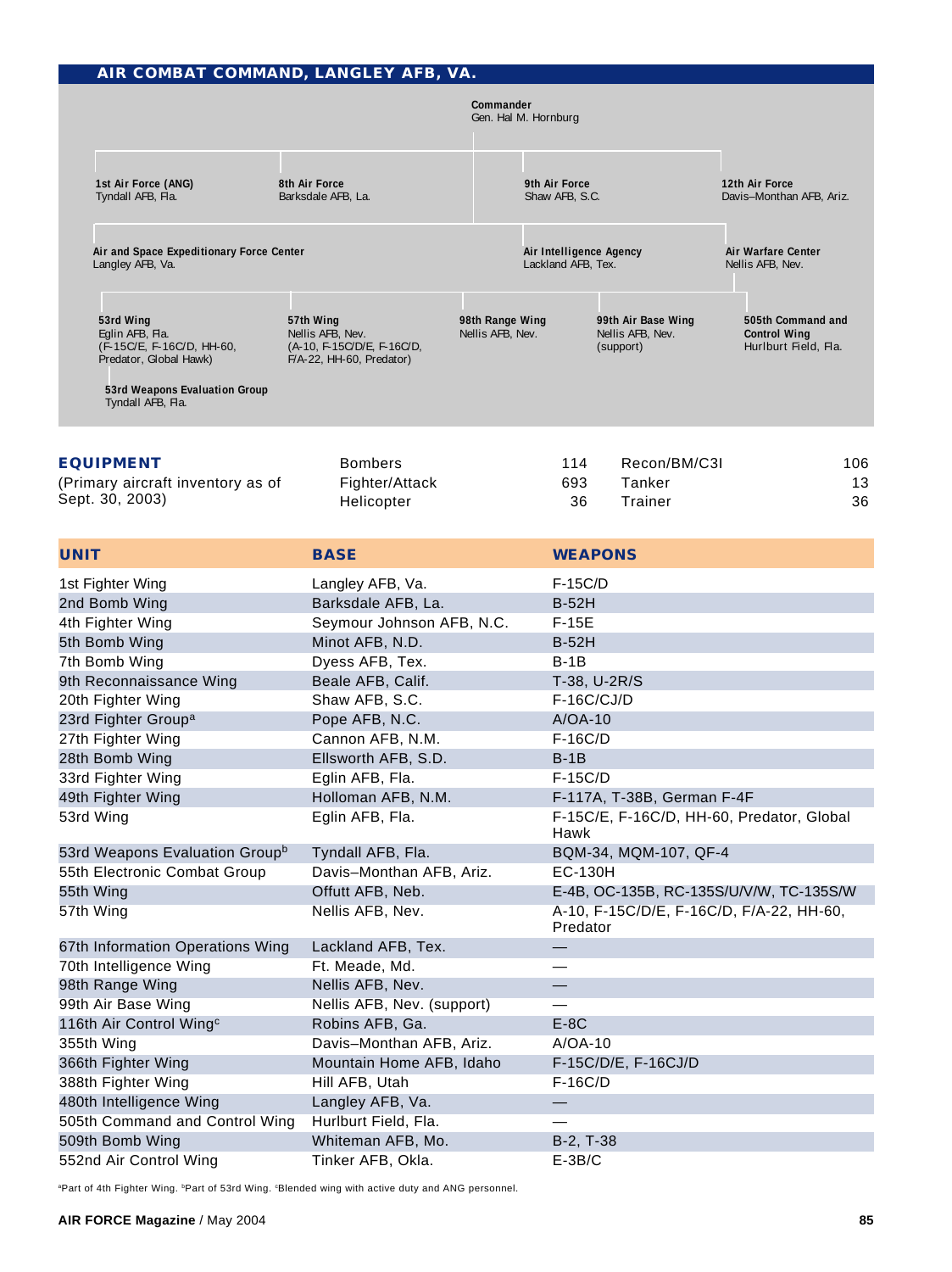

**An F-16CJ Fighting Falcon, 20th Fighter Wing, Shaw AFB, S.C., flies over New York City during a mission in support of Operation Noble Eagle, the homeland defense effort.**

#### **8th AIR FORCE (ACC), BARKSDALE AFB, LA.**

|                                                                 |                                                                                                                                                        | Commander<br>Lt. Gen. Bruce A. Carlson                    |                                                           |
|-----------------------------------------------------------------|--------------------------------------------------------------------------------------------------------------------------------------------------------|-----------------------------------------------------------|-----------------------------------------------------------|
|                                                                 | 2nd Bomb Wing<br>Barksdale AFB, La.<br>$(B-52H)$                                                                                                       | 5th Bomb Wing<br>Minot AFB, N.D.<br>$(B-52H)$             |                                                           |
| 9th Reconnaissance Wing<br>Beale AFB, Calif<br>$(T-38, U-2R/S)$ | 55th Wing<br>Offutt AFB, Neb.<br>(E-4B, OC-135B, RC-135S/U/V/W,<br>TC-135S/W)<br>55th Electronic Combat Group<br>Davis-Monthan AFB, Ariz.<br>(EC-130H) | 67th Information Operations<br>Wing<br>Lackland AFB, Tex. | 70th Intelligence Wing<br>Ft. Meade, Md.                  |
| 116th Air Control Wing<br>Robins AFB, Ga.<br>$(E-8C)$           | 480th Intelligence Wing<br>Langley AFB, Va.                                                                                                            | 509th Bomb Wing<br>Whiteman AFB, Mo.<br>$(B-2, T-38)$     | 552nd Air Control Wing<br>Tinker AFB, Okla.<br>$(E-3B/C)$ |

#### **9th AIR FORCE (ACC), SHAW AFB, S.C.**

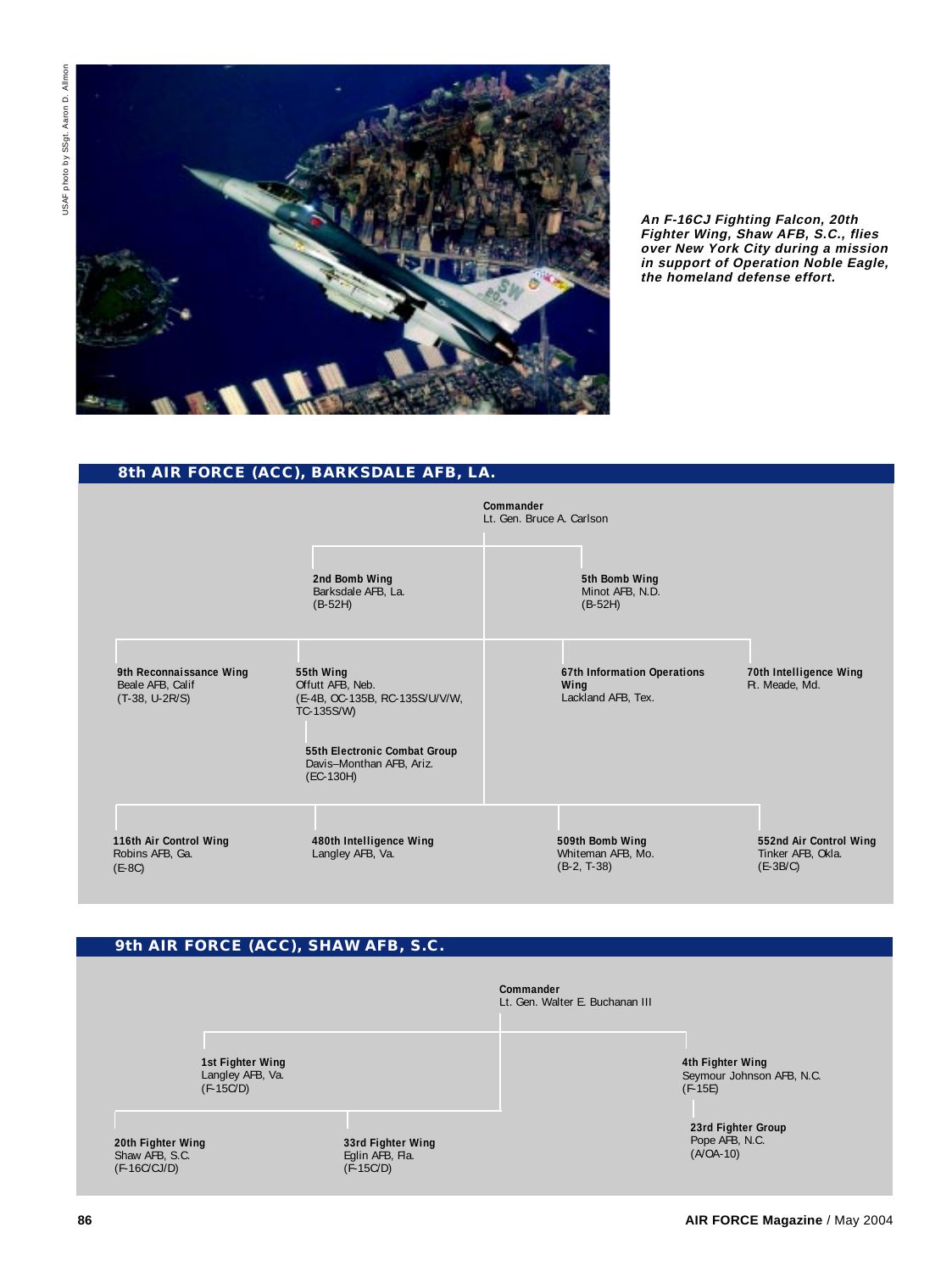#### **12th AIR FORCE (ACC), DAVIS–MONTHAN AFB, ARIZ.**





**Established** July 1, 1993 **Commander** Gen. Donald G. Cook

#### **MISSIONS**

**Recruit,** train, and educate quality people

**Provide** basic military training, initial and advanced technical training, flying training, and professional military and degree-granting professional education

**Conduct** joint, medical service, readiness, and Air Force security assistance training

#### **OTHER RESPONSIBILITIES**

**Recall** of individual ready reservists. Mobility and contingency tasking support to combatant commanders

#### **FORCE STRUCTURE**

Two numbered air forces and an educational headquarters: **2nd,** Keesler AFB, Miss.; **19th,** Randolph AFB, Tex.; **Air University,** Maxwell AFB, Ala.

Three DRUs: Air Force Recruiting Service and Air Force Security Assistance Training Squadron, Randolph AFB, Tex., and 59th Medical Wing, Lackland AFB, Tex. 16 wings Three groups One squadron



**Basic trainees scramble to don chemical warfare suits as part of Warrior Week training at Lackland AFB, Tex. The seven-day session prepares airmen for worldwide deployment.**

**OPERATIONAL ACTIVITY**

Flying hours: 48,181 per month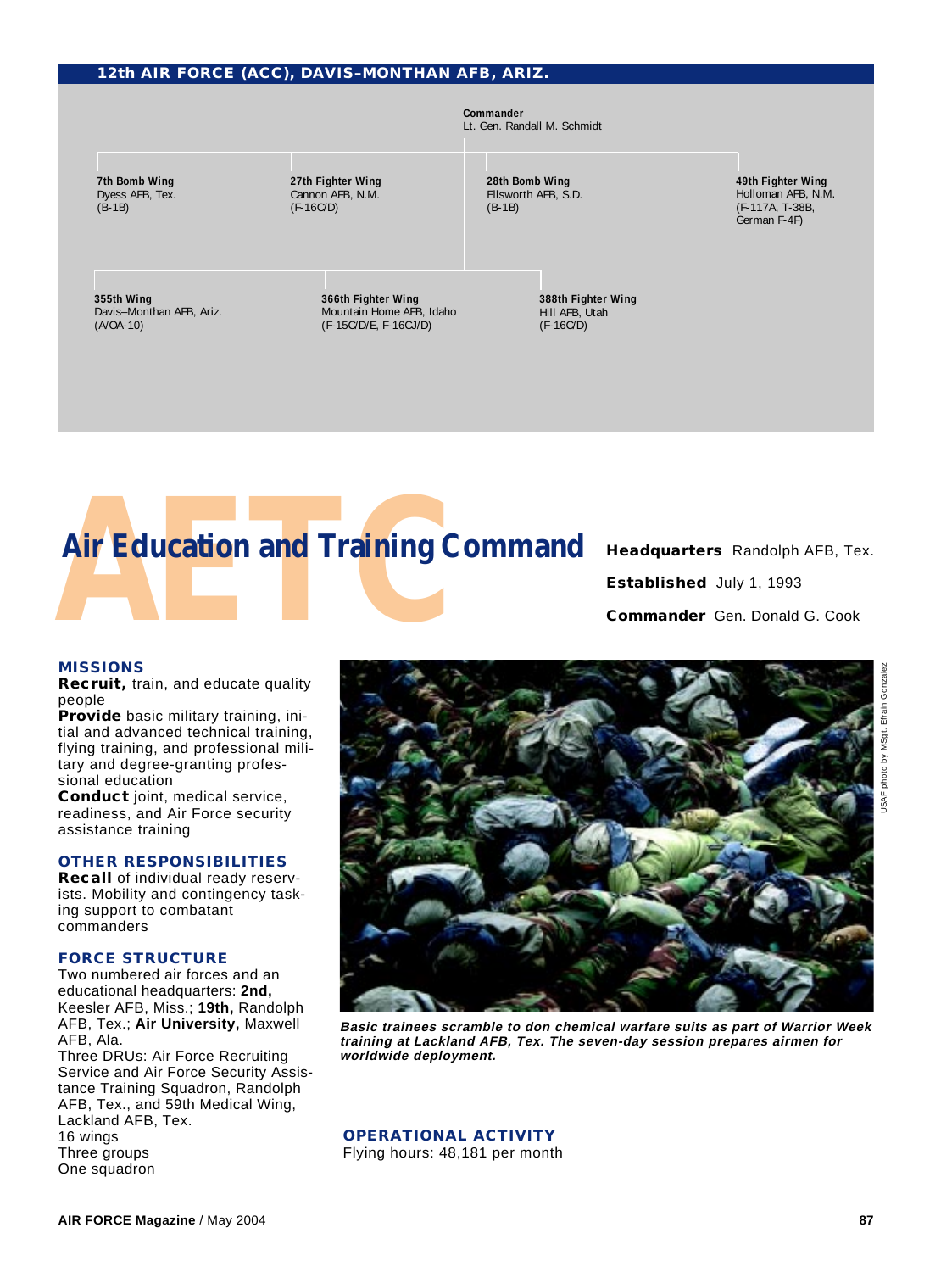#### **PERSONNEL**

| <b>EQUIPMENT</b>  |
|-------------------|
| $(PAI)$ as of San |

| (as of Sept. 30, 2003)                     |                  |                  | (PAI as                         |
|--------------------------------------------|------------------|------------------|---------------------------------|
| Active duty<br><b>Officers</b><br>Enlisted | 15,332<br>56,334 | 71,666           | Fighter/<br>Helicopt<br>Special |
| Reserve components<br>ANG<br><b>AFRC</b>   | 4,739<br>3,227   | 7,966            | Tanker<br>Trainer               |
| Civilian<br><b>Total</b>                   |                  | 14,712<br>94,344 | Transpo                         |

| (PAI as of Sept. 30, 2003)       |     |
|----------------------------------|-----|
| Fighter/Attack                   | 219 |
| Helicopter                       | 17  |
| <b>Special Operations Forces</b> | 17  |
| Tanker                           | 25  |
| Trainer                          | 914 |
| Transport                        | 56  |
|                                  |     |

| <b>UNIT</b>                                   | <b>BASE</b>            | <b>WEAPONS</b>                                       |
|-----------------------------------------------|------------------------|------------------------------------------------------|
| <b>Flying/Aircrew Training Units (Active)</b> |                        |                                                      |
| 12th Flying Training Wing                     | Randolph AFB, Tex.     | T-1, T-6, T-37, T-38, T-43                           |
| 14th Flying Training Wing                     | Columbus AFB, Miss.    | T-1, T-37, T-38                                      |
| 45th Airlift Squadron <sup>a</sup>            | Keesler AFB, Miss.     | $C-21$                                               |
| 47th Flying Training Wing                     | Laughlin AFB, Tex.     | T-1, T-6, T-37, T-38                                 |
| 56th Fighter Wing                             | Luke AFB, Ariz.        | $F-16$                                               |
| 58th Special Operations Wing                  | Kirtland AFB, N.M.     | HC-130N/P, MC-130H, MC-130P, HH-<br>60G, MH-53, UH-1 |
| 71st Flying Training Wing                     | Vance AFB, Okla.       | T-1, T-37, T-38                                      |
| 80th Flying Training Wing                     | Sheppard AFB, Tex.     | T-37, T-38                                           |
| 97th Air Mobility Wing                        | Altus AFB, Okla.       | C-5, C-17, KC-135                                    |
| 314th Airlift Wing                            | Little Rock AFB, Ark.  | C-130E                                               |
| 325th Fighter Wing                            | Tyndall AFB, Fla.      | $F-15, F/A-22$                                       |
| 336th Training Group                          | Fairchild AFB, Wash.   | $UH-1$                                               |
| 479th Flying Training Group                   | Moody AFB, Ga.         | T-6, T-38C                                           |
| <b>Technical Training Units</b>               |                        |                                                      |
| 17th Training Wing                            | Goodfellow AFB, Tex.   |                                                      |
| 37th Training Wing                            | Lackland AFB, Tex.     |                                                      |
| 81st Training Wing                            | Keesler AFB, Miss.     |                                                      |
| 82nd Training Wing                            | Sheppard AFB, Tex.     |                                                      |
| 381st Training Group                          | Vandenberg AFB, Calif. |                                                      |
| <b>Other Major Units</b>                      |                        |                                                      |
| Air University                                | Maxwell AFB, Ala.      |                                                      |
| Air Force Recruiting Service                  | Randolph AFB, Tex.     |                                                      |
| 42nd Air Base Wing                            | Maxwell AFB, Ala.      |                                                      |
| 59th Medical Wing                             | Lackland AFB, Tex.     |                                                      |

aPart of 314th Airlift Wing.

#### **AIR EDUCATION AND TRAINING COMMAND, RANDOLPH AFB, TEX.**

|                                                           |                                                                                        | Commander<br>Gen. Donald G. Cook |                                                                        |
|-----------------------------------------------------------|----------------------------------------------------------------------------------------|----------------------------------|------------------------------------------------------------------------|
| <b>Air Force Recruiting Service</b><br>Randolph AFB, Tex. | <b>Air Force Security</b><br><b>Assistance Training Squadron</b><br>Randolph AFB, Tex. |                                  | 59th Medical Wing<br>Wilford Hall Medical Center<br>Lackland AFB, Tex. |
| 2nd Air Force<br>Keesler AFB, Miss.                       | 19th Air Force<br>Randolph AFB, Tex.                                                   |                                  | <b>Air University</b><br>Maxwell AFB, Ala.                             |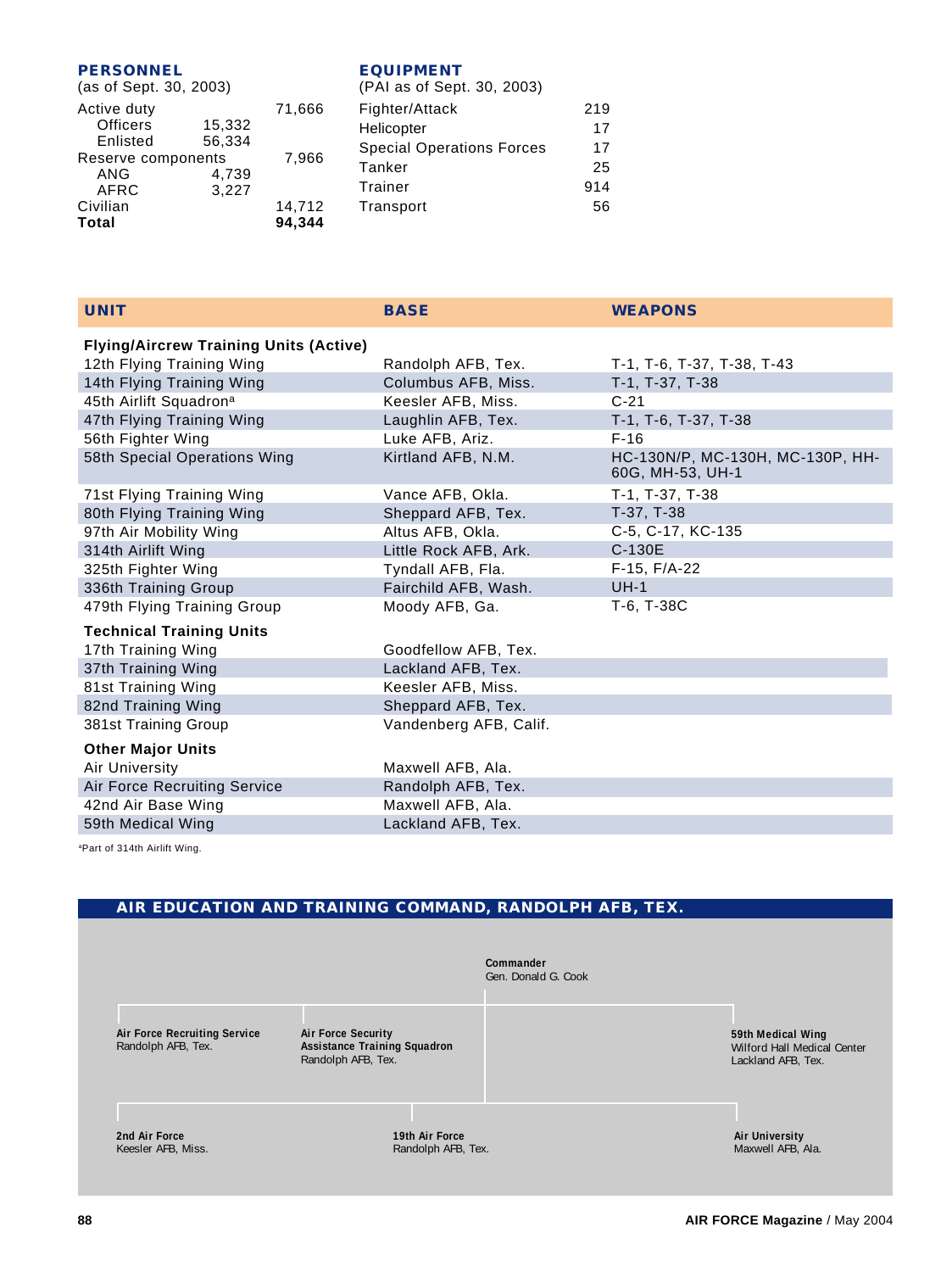#### **2nd AIR FORCE (AETC), KEESLER AFB, MISS.**

#### **Commander**

Maj. Gen. John F. Regni

**17th Training Wing** Goodfellow AFB, Tex. **37th Training Wing** Lackland AFB, Tex.

**81st Training Wing** Keesler AFB, Miss.

**82nd Training Wing** Sheppard AFB, Tex.

**381st Training Group** Vandenberg AFB, Calif.

#### **19th AIR FORCE (AETC), RANDOLPH AFB, TEX.**

|                                                                                                             |                                                                         | Commander<br>Maj. Gen. James E. Sandstrom                                   |                                                                     |
|-------------------------------------------------------------------------------------------------------------|-------------------------------------------------------------------------|-----------------------------------------------------------------------------|---------------------------------------------------------------------|
| 12th Flying Training Wing<br>Randolph AFB, Tex.<br>$(T-1, T-6, T-37, T-38, T-43)$                           | 14th Flying Training Wing<br>Columbus AFB, Miss.<br>$(T-1, T-37, T-38)$ | 47th Flying Training Wing<br>Laughlin AFB, Tex.<br>$(T-1, T-6, T-37, T-38)$ | 56th Fighter Wing<br>Luke AFB, Ariz.<br>$(F-16)$                    |
| 58th Special Operations Wing<br>Kirtland AFB, N.M.<br>(HC-130N/P, MC-130H, MC-130P,<br>HH-60G, MH-53, UH-1) | 71st Flying Training Wing<br>Vance AFB, Okla.<br>$(T-1, T-37, T-38)$    | 80th Flying Training Wing<br>Sheppard AFB, Tex.<br>$(T-37, T-38)$           | 97th Air Mobility Wing<br>Altus AFB, Okla.<br>$(C-5, C-17, KC-135)$ |
| 314th Airlift Wing<br>Little Rock AFB, Ark.<br>$(C-130E)$<br>45th Airlift Squadron                          | 325th Fighter Wing<br>Tyndall AFB, Fla.<br>$(F-15, F/A-22)$             | 336th Training Group<br>Fairchild AFB, Wash.<br>$(UH-1)$                    | 479th Flying Training Group<br>Moody AFB, Ga.<br>$(T-6, T-38)$      |

#### **AIR UNIVERSITY (AETC), MAXWELL AFB, ALA.**

|                                                                   |                                                                                      |                                     | Commander<br>Lt. Gen. Donald A. Lamontagne                         |                                                      |                           |                                                                             |
|-------------------------------------------------------------------|--------------------------------------------------------------------------------------|-------------------------------------|--------------------------------------------------------------------|------------------------------------------------------|---------------------------|-----------------------------------------------------------------------------|
|                                                                   |                                                                                      |                                     |                                                                    |                                                      |                           | Civil Air Patrol-USAF<br>Maxwell AFB, Ala.                                  |
| Air Command and Staff<br>College<br>Maxwell AFB, Ala.             | Air Force Institute for Advanced<br><b>Distributed Learning</b><br>Maxwell AFB, Ala. |                                     | Air Force Institute of<br>Technology<br>Wright-Patterson AFB, Ohio |                                                      |                           | Air Force Officer Accession<br>and Training Schools<br>Maxwell AFB, Ala.    |
| Air University Library<br>Maxwell AFB, Ala.                       | Air War College<br>Maxwell AFB, Ala.                                                 |                                     | Research, and Education<br>Maxwell AFB, Ala.                       | College of Aerospace Doctrine,                       | <b>Military Education</b> | <b>College for Enlisted Professional</b><br>Maxwell AFB, Gunter Annex, Ala. |
| <b>Community College of</b><br>the Air Force<br>Maxwell AFB, Ala. | Ira C. Eaker College for<br><b>Professional Development</b><br>Maxwell AFB, Ala.     | <b>Studies</b><br>Maxwell AFB, Ala. | <b>School of Advanced Airpower</b>                                 | <b>Squadron Officer College</b><br>Maxwell AFB, Ala. |                           | 42nd Air Base Wing<br>Maxwell AFB, Ala.                                     |

Keesler AFB, Miss.

(C-21)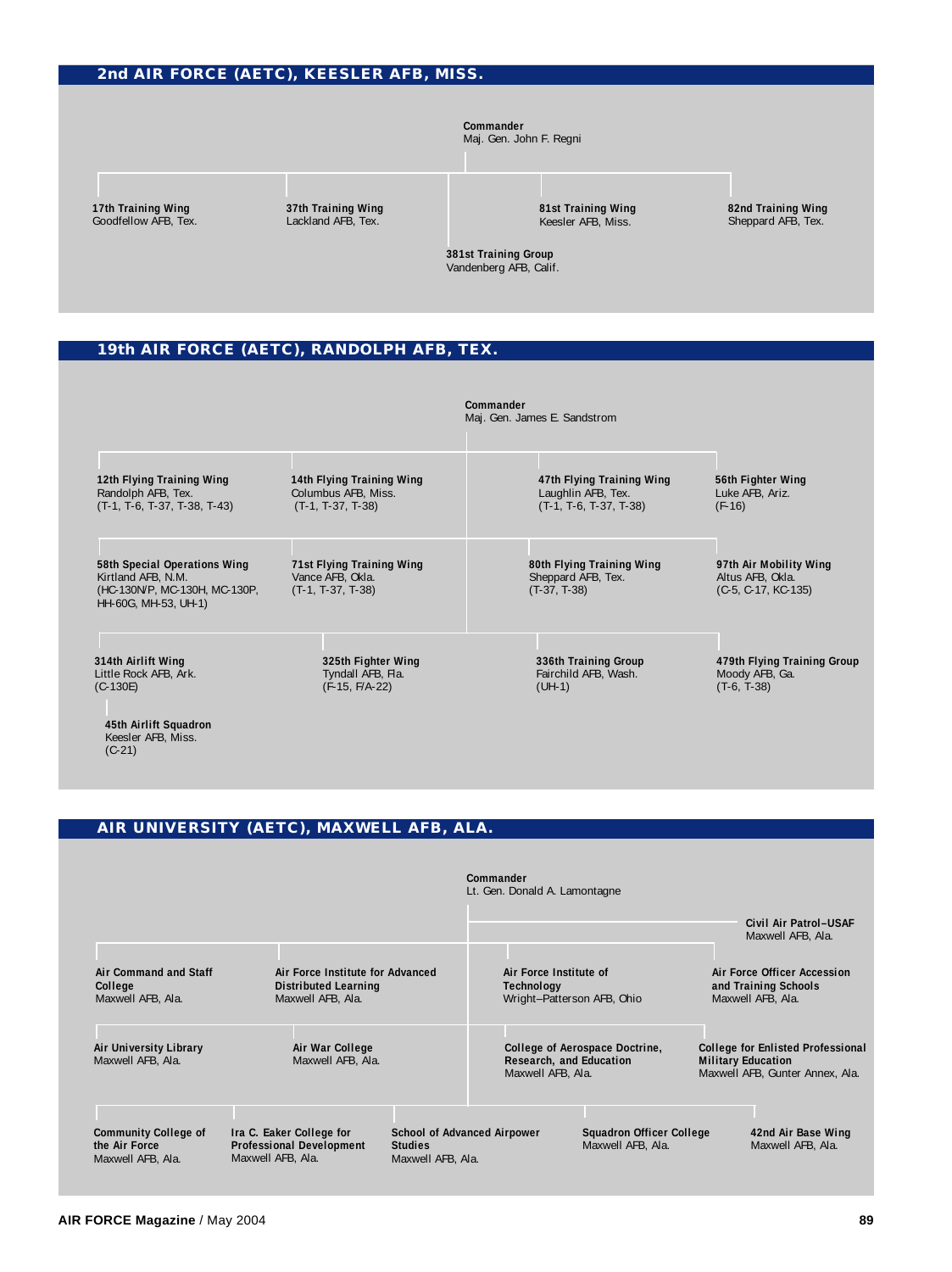# **Air Force Materiel Command** Headquarters Wright–Patterson AFB, Ohio<br>Established July 1, 1992<br>Commander Gen. Gregory S. Martin<br>Helicopter<br>Helicopter **Air Force Materiel Command**

**BASE**

**Established** July 1, 1992

**Commander** Gen. Gregory S. Martin

| <b>MISSIONS</b>                                 | <b>EQUIPMENT</b>           |    | Helicopter | 5                      |
|-------------------------------------------------|----------------------------|----|------------|------------------------|
| <b>Design, develop, and acquire ad-</b>         | (PAI as of Sept. 30, 2003) |    | Tanker     | $\boldsymbol{\Lambda}$ |
| vanced technology to achieve air<br>superiority | Bomber                     |    | Trainer    | 13                     |
| Operate major product, logistics,               | Fighter/Attack             | 53 | Transport  | 22                     |
| and test centers and the Air Force              |                            |    |            |                        |

#### **UNIT**

| <b>Aeronautical Systems Center</b>          | Wright-Patterson AFB, Ohio      |
|---------------------------------------------|---------------------------------|
| Aerospace Maintenance & Regeneration Center | Davis-Monthan AFB, Ariz.        |
| Air Armament Center                         | Eglin AFB, Fla.                 |
| Air Force Flight Test Center                | Edwards AFB, Calif.             |
| Air Force Research Laboratory               | Wright-Patterson AFB, Ohio      |
| Air Force Security Assistance Center        | Wright-Patterson AFB, Ohio      |
| Arnold Engineering Development Center       | Arnold AFB, Tenn.               |
| <b>Electronic Systems Center</b>            | Hanscom AFB, Mass.              |
| <b>Materiel Systems Group</b>               | Wright-Patterson AFB, Ohio      |
| Ogden Air Logistics Center                  | Hill AFB, Utah                  |
| Oklahoma City Air Logistics Center          | Tinker AFB, Okla.               |
| <b>Standard Systems Group</b>               | Maxwell AFB, Gunter Annex, Ala. |
| <b>US Air Force Museum</b>                  | Wright-Patterson AFB, Ohio      |
| Warner Robins Air Logistics Center          | Robins AFB, Ga.                 |
| 46th Test Wing                              | Edwards AFB, Calif.             |
| 66th Air Base Wing                          | Hanscom AFB, Mass.              |
| 72nd Air Base Wing                          | Tinker AFB, Okla.               |
| 75th Air Base Wing                          | Hill AFB, Utah                  |
| 78th Air Base Wing                          | Robins AFB, Ga.                 |
| 95th Air Base Wing                          | Edwards AFB, Calif.             |
| 96th Air Base Wing                          | Eglin AFB, Fla.                 |
| 311th Human Systems Wing                    | Brooks City-Base, Tex.          |
| 377th Air Base Wing                         | Kirtland AFB, N.M.              |
| 412th Test Wing                             | Edwards AFB, Calif.             |

#### **FORCE STRUCTURE**

Research Laboratory

Three major product centers Two test centers Three air logistics centers Three specialized centers One laboratory,10 directorates, at various locations 10 wings Two groups

**Deliver** war-winning expeditionary capabilities to the warfighter through technology, acquisition support, and sustainment

#### **OPERATIONAL ACTIVITY**

Flying hours: 1,500 per month

#### **PERSONNEL**

| Total                  |        | 85,190 |
|------------------------|--------|--------|
| Civilian               |        | 56,497 |
| AFRC                   | 3,217  |        |
| ANG                    | 2.099  |        |
| Reserve components     |        | 5.316  |
| Enlisted               | 16,155 |        |
| <b>Officers</b>        | 7,222  |        |
| Active duty            |        | 23,377 |
| (as of Sept. 30, 2003) |        |        |

**Materiel Systems Group** Wright–Patterson AFB, Ohio

#### **AIR FORCE MATERIEL COMMAND, WRIGHT–PATTERSON AFB, OHIO**

| Research<br>Air Force Research Laboratory<br>Wright-Patterson AFB, Ohio                                                   |                                                                                                    | Commander<br>Gen. Gregory S. Martin                                                                              |                                                                                                                                                 |
|---------------------------------------------------------------------------------------------------------------------------|----------------------------------------------------------------------------------------------------|------------------------------------------------------------------------------------------------------------------|-------------------------------------------------------------------------------------------------------------------------------------------------|
| Development                                                                                                               | Test                                                                                               | <b>Operational Support</b>                                                                                       | <b>Specialized Support</b>                                                                                                                      |
| <b>Aeronautical Systems Center</b><br>Wright-Patterson AFB, Ohio<br>311th Human Systems Wing<br>Brooks City-Base, Tex.    | Air Force Flight Test Center<br>Edwards AFB, Calif.<br>412th Test Wing                             | Ogden Air Logistics Center<br>Hill AFB, Utah                                                                     | Aerospace Maintenance and<br><b>Regeneration Center</b><br>Davis-Monthan AFB, Ariz.                                                             |
| Air Armament Center<br>Eglin AFB, Fla.<br>46th Test Wing<br>Eglin AFB, Fla.                                               | Edwards AFB, Calif.<br><b>Arnold Engineering</b><br><b>Development Center</b><br>Arnold AFB, Tenn. | Oklahoma City Air Logistics Center<br>Tinker AFB, Okla.<br>Warner Robins Air Logistics Center<br>Robins AFB, Ga. | <b>Air Force Security</b><br><b>Assistance Center</b><br>Wright-Patterson AFB, Ohio<br><b>US Air Force Museum</b><br>Wright-Patterson AFB, Ohio |
| <b>Electronic Systems Center</b><br>Hanscom AFB, Mass.<br><b>Standard Sytems Group</b><br>Maxwell AFB, Gunter Annex, Ala. |                                                                                                    |                                                                                                                  |                                                                                                                                                 |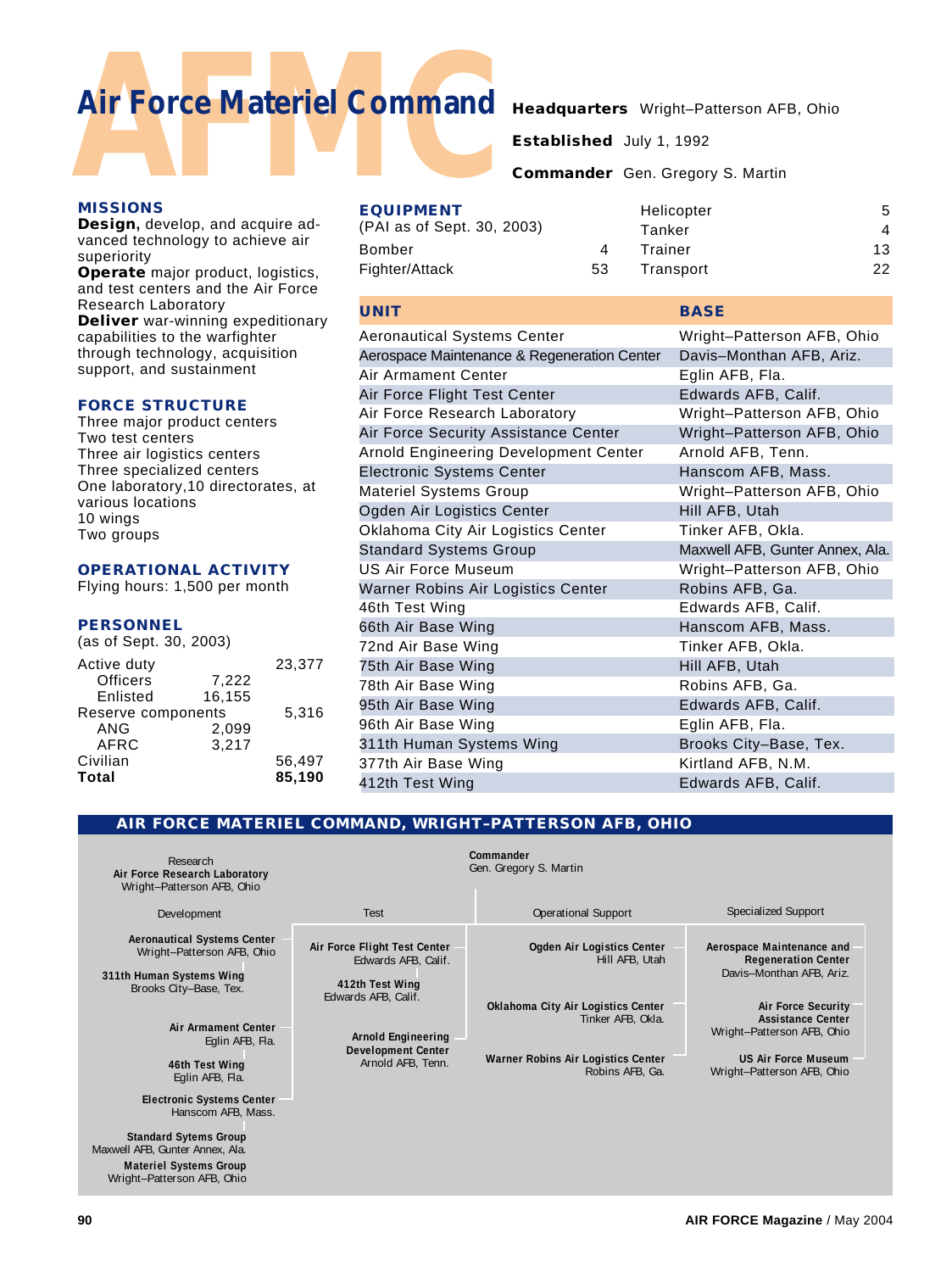## **Air Force Space Command Headquarters** Peterson AFB, Colo.

**Established** Sept. 1, 1982

**Commander** Gen. Lance W. Lord

#### **MISSIONS**

**Operate** and test USAF ICBM forces for STRATCOM; missile warning radars, sensors, and satellites; national space-launch facilities and operational boosters; worldwide space surveillance radars and optical systems; worldwide space environmental systems

**Provide** command and control for DOD satellites; ballistic missile warning to NORAD and STRATCOM; space weather support to entire DOD **Produce** and acquire advanced space systems

#### **COROLLARY MISSIONS**

**Develop** and integrate space support for the warfighter **Serve** as lead command for all USAF UH-1 helicopter programs

#### **OTHER RESPONSIBILITIES**

**Provide** communications, computer, and base support to NORAD; technology safeguard monitors to support launches of US satellites on foreign launch vehicles **Supply** range and launch facilities for military, civil, and commercial space launch

#### **FORCE STRUCTURE**

Two numbered air forces: **14th,** Vandenberg AFB, Calif.; **20th,** F.E. Warren AFB, Wyo. One major product center: Space and Missile Systems Center, Los Angeles AFB, Calif. One DRU: Space Warfare Center, Schriever AFB, Colo. Eight wings



**SrA. Nayibe Ramos runs through a checklist during GPS satellite operations at Schriever AFB, Colo. This operations center controls a constellation of satellites that provides navigation data to military and civilian users worldwide.**

#### **PERSONNEL**

| (as of Sept. 30, 2003) |        |        |
|------------------------|--------|--------|
| Active duty            |        | 19,523 |
| <b>Officers</b>        | 5,164  |        |
| Enlisted               | 14.359 |        |
| Reserve components     |        | 1.475  |
| ANG                    | 486    |        |
| AFRC                   | 989    |        |
| Civilian               |        | 6,471  |
| Total                  |        | 27,469 |
|                        |        |        |

#### **EQUIPMENT**

(as of Sept. 30, 2003)

**Ballistic missile warning systems:** DSP satellites, Ballistic Missile Early Warning System, Pave PAWS radars, Perimeter Acquisition Radar Attack Characterization System, and conventional radars **Helicopters:** 18 **ICBMs:** Peacekeeper 23

| <b>CBMs:</b> Peacekeeper | 23  |
|--------------------------|-----|
| Minuteman III            | 500 |

#### **Satellite command and control system:** Air Force Satellite Control

Network

| Satellite systems (as of Jan. 1, 2003): |    |
|-----------------------------------------|----|
| GPS: Block II/IIA/IIR                   | 28 |
| <b>DMSP</b>                             | 5  |
| <b>DSCS III</b>                         | 13 |
| Milstar                                 | 5  |
| Interim Polar System                    | 2  |
|                                         |    |

#### **Space surveillance systems:**

Electro-Optical Deep Space Surveillance System and phased-array, mechanical tracking, and passive surveillance radars

| AIR FORCE SPACE COMMAND, PETERSON AFB, COLO. |                                                                |                                                     |                                         |
|----------------------------------------------|----------------------------------------------------------------|-----------------------------------------------------|-----------------------------------------|
|                                              |                                                                | Commander<br>Gen. Lance W. Lord                     |                                         |
| 14th Air Force<br>Vandenberg AFB, Calif.     | Space and Missile Systems<br>Center<br>Los Angeles AFB, Calif. | <b>Space Warfare Center</b><br>Schriever AFB, Colo. | 20th Air Force<br>F.E. Warren AFB, Wyo. |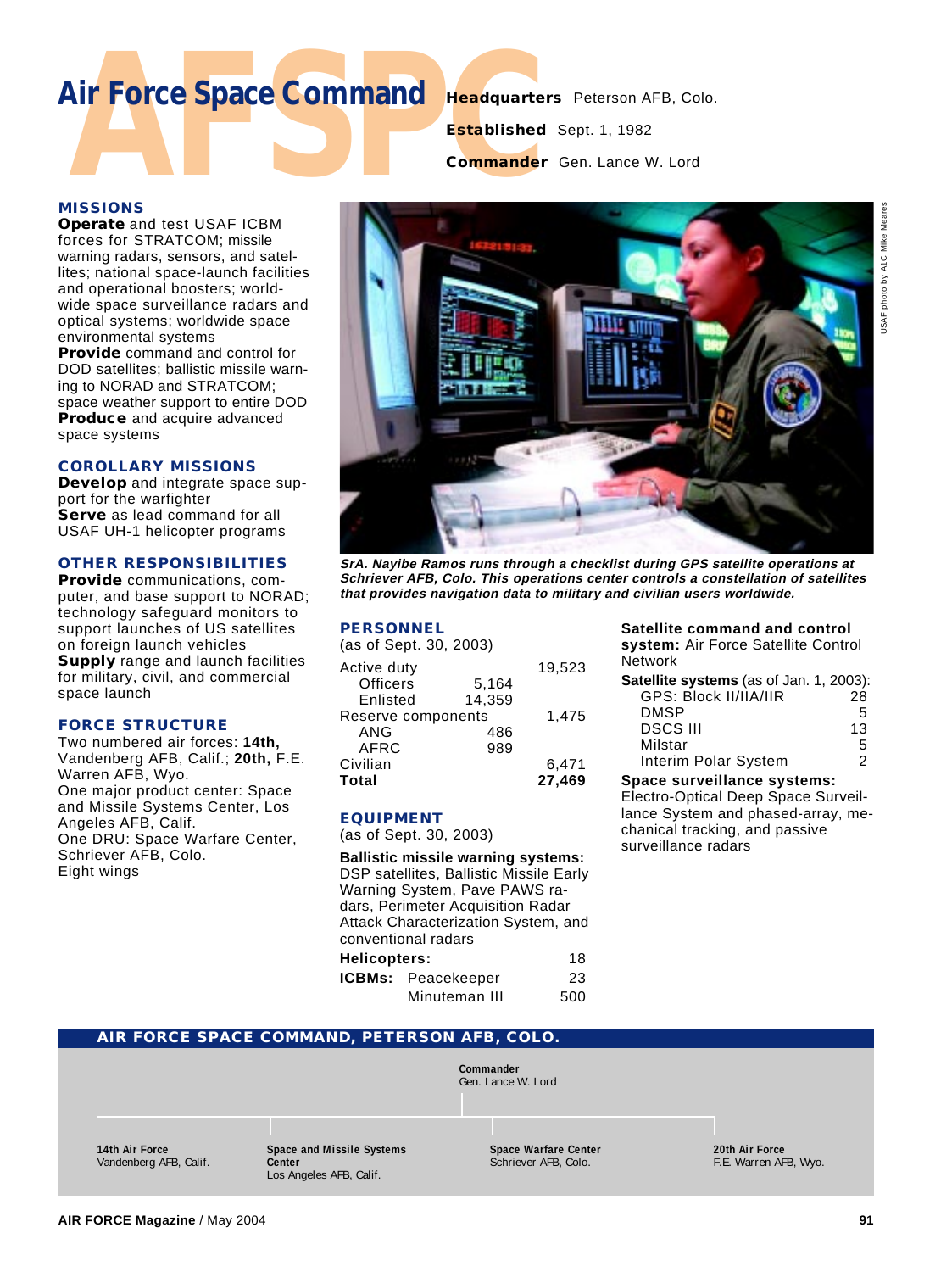#### **14th AIR FORCE (AFSPC), VANDENBERG AFB, CALIF.**

**Commander** Maj. Gen. Michael A. Hamel

**21st Space Wing** Peterson AFB, Colo. **30th Space Wing** Vandenberg AFB, Calif. (UH-1)

**45th Space Wing** Patrick AFB, Fla.

**50th Space Wing** Schriever AFB, Colo. **460th Air Base Wing** Buckley AFB, Colo.

#### **20th AIR FORCE (AFSPC), F.E. WARREN AFB, WYO.**

**Commander** Maj. Gen. Frank G. Klotz

**90th Space Wing** F.E. Warren AFB, Wyo. (Minuteman III, Peacekeeper, UH-1)

**91st Space Wing** Minot AFB, N.D. (Minuteman III, UH-1) **341st Space Wing** Malmstrom AFB, Mont. (Minuteman III, UH-1)

| UNIT                           | <b>BASE</b>             | <b>WEAPONS/FUNCTIONS</b>                                                             |
|--------------------------------|-------------------------|--------------------------------------------------------------------------------------|
| 21st Space Wing                | Peterson AFB, Colo.     | Missile warning and space surveillance                                               |
| 30th Space Wing                | Vandenberg AFB, Calif.  | Launches, range operations, support for space<br>and ICBM test, UH-1                 |
| 45th Space Wing                | Patrick AFB, Fla.       | Launch, range operations, support for shuttle pro-<br>gram, and US Navy Trident test |
| 50th Space Wing                | Schriever AFB, Colo.    | Satellite command and control                                                        |
| 90th Space Wing                | F.E. Warren AFB, Wyo.   | Minuteman III and Peacekeeper ICBMs, UH-1                                            |
| 91st Space Wing                | Minot AFB, N.D.         | Minuteman III ICBM, UH-1                                                             |
| 341st Space Wing               | Malmstrom AFB, Mont.    | Minuteman III ICBM, UH-1                                                             |
| 460th Air Base Wing            | Buckley AFB, Colo.      | Missile warning and space communications                                             |
| Space & Missile Systems Center | Los Angeles AFB, Calif. | R&D, purchase of military space systems                                              |



#### **MISSIONS**

**Serve** as the Air Force component of SOCOM

**Provide** forces for worldwide deployment and assignment to regional unified commands to conduct agile combat support, combat aviation advisory operations, information warfare, personnel recovery and rescue operations, precision aerospace fires, psychological operations, and specialized aerospace mobility and refueling

#### **FORCE STRUCTURE**

Two wings Four groups Two squadrons Air Force Rescue Coordination Center USAF Special Operations School

**Established** May 22, 1990

**Commander** Lt. Gen. Paul V. Hester

#### **OPERATIONAL ACTIVITY**

Flying hours: 3,800 per month

#### **Major operations**

Enduring Freedom (Afghanistan); Iraqi Freedom (Iraq); Noble Eagle  $(US)$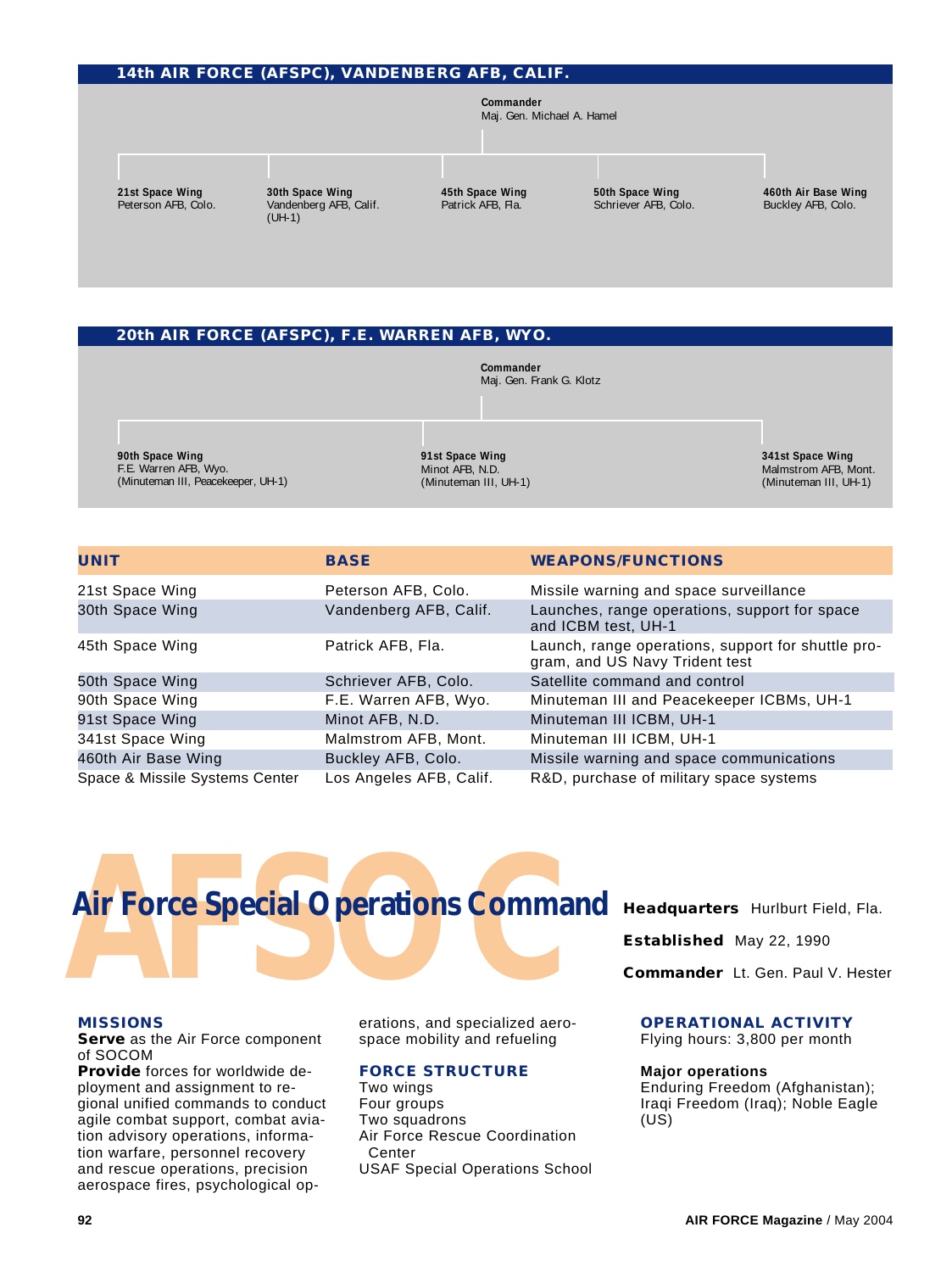#### **PERSONNEL**

| (as of Sept. 30, 2003) |        |
|------------------------|--------|
|                        | 9,407  |
| 1,614                  |        |
| 7,793                  |        |
| Reserve components     |        |
| 2,971                  |        |
| 2.301                  |        |
|                        | 743    |
|                        | 15.422 |
|                        |        |

#### **EQUIPMENT**

| (PAI as of Sept. 30, 2003) |    |
|----------------------------|----|
| Helicopter                 | 2  |
| SOF                        | 71 |
| Transport                  | 2  |
|                            |    |



**SSgt. Carlos Clements, a loadmaster on an MC-130P Combat Shadow, RAF Mildenhall, UK, waits for takeoff prior to a refueling mission at the Lungi Airport in Sierra Leone on Aug. 6, 2003.**

| UNIT                                         | <b>BASE</b>                            | <b>WEAPONS</b>                             |
|----------------------------------------------|----------------------------------------|--------------------------------------------|
| 9th Special Operations Squadron <sup>a</sup> | Eglin AFB, Fla.                        | <b>MC-130P</b>                             |
| 16th Special Operations Wing                 | Hurlburt Field, Fla.                   | AC-130H/U, C-41A, MC-130H, MH-53J/M, UH-1N |
| 18th Flight Test Squadron                    | Hurlburt Field, Fla.                   |                                            |
| 347th Rescue Wing                            | Moody AFB, Ga.                         | HC-130, HH-60                              |
| 352nd Special Operations Group               | RAF Mildenhall, UK                     | MC-130H, MC-130P, MH-53M                   |
| 353rd Special Operations Group               | Kadena AB, Japan                       | MC-130H, MC-130P                           |
| 563rd Rescue Group <sup>b</sup>              | Davis-Monthan AFB, Ariz. HC-130, HH-60 |                                            |
| 720th Special Tactics Group                  | Hurlburt Field, Fla.                   |                                            |
| Air Force Rescue Coordination Center         | Langley AFB, Va.                       |                                            |
| <b>USAF Special Operations School</b>        | Hurlburt Field, Fla.                   |                                            |

aPart of 16th SOW. **Part of 347th Rescue Wing.** 

#### **AIR FORCE SPECIAL OPERATIONS COMMAND, HURLBURT FIELD, FLA.**

|                                                                                                         |                                                                   | Commander<br>Lt. Gen. Paul V. Hester                                        |                                                                   |
|---------------------------------------------------------------------------------------------------------|-------------------------------------------------------------------|-----------------------------------------------------------------------------|-------------------------------------------------------------------|
| 16th Special Operations Wing<br>Hurlburt Field, Fla.<br>(AC-130H/U, C-41A, MC-130H,<br>MH-53J/M, UH-1N) | 347th Rescue Wing<br>Moody AFB, Ga.<br>(HC-130, HH-60)            | 352nd Special Ops Group<br>RAF Mildenhall, UK<br>(MC-130H, MC-130P, MH-53M) | 353rd Special Ops Group<br>Kadena AB, Japan<br>(MC-130H, MC-130P) |
| 9th Special Operations Squadron<br>Eglin AFB, Fla.<br>$(MC-130P)$                                       | 563rd Rescue Group<br>Davis-Monthan AFB, Ariz.<br>(HC-130, HH-60) |                                                                             |                                                                   |
| 720th Special Tactics Group<br>Hurlburt Field, Fla.                                                     | 18th Flight Test Squadron<br>Hurlburt Field, Fla.                 | Air Force Rescue Coordination Center<br>Langley AFB, Va.                    | <b>USAF Special Ops School</b><br>Hurlburt Field, Fla.            |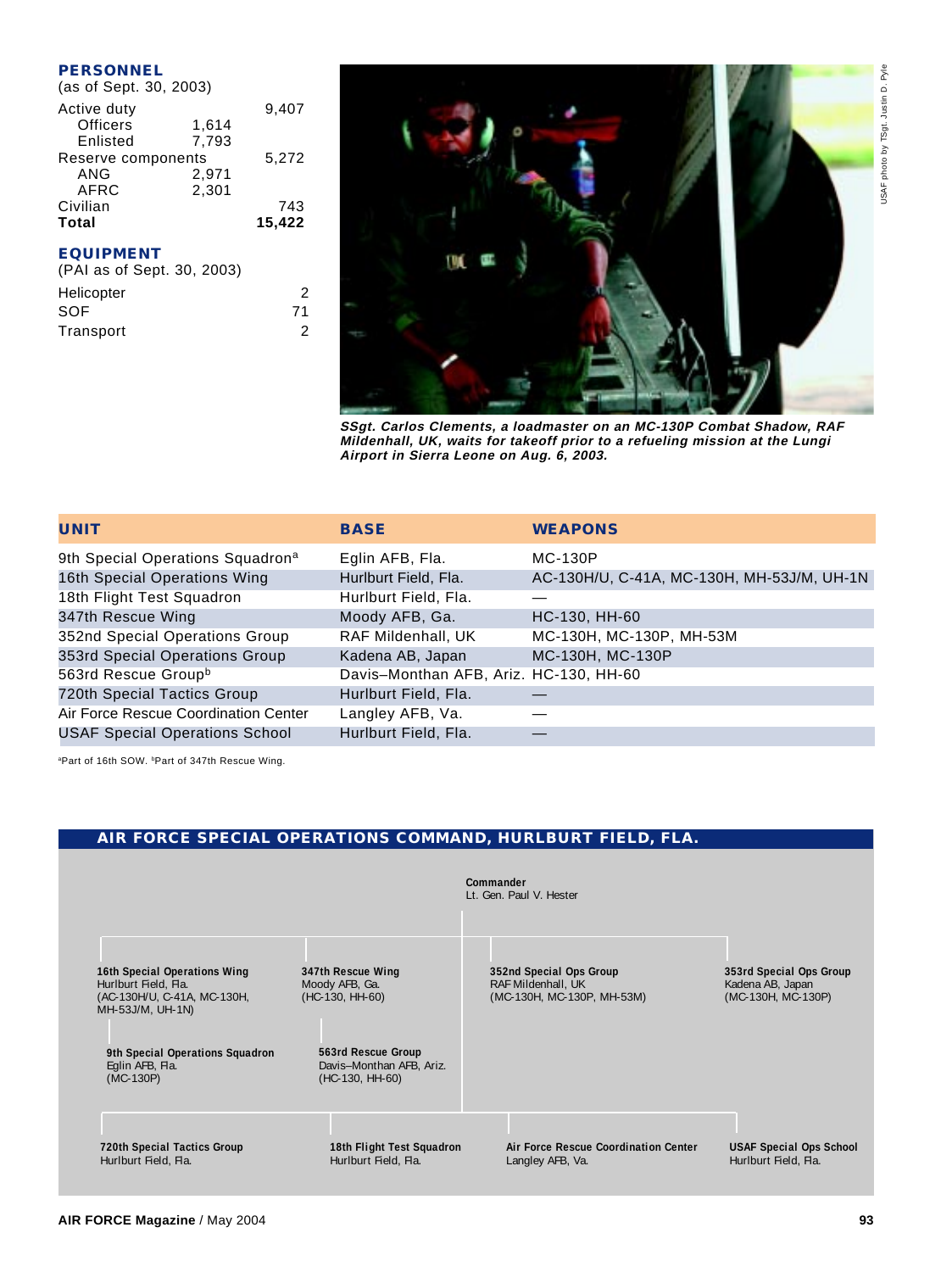### **Air Mobility Command Headquarters** Scott AFB, III.

**Established** June 1, 1992

**Commander** Gen. John W. Handy

#### **MISSIONS**

**Provide** rapid global mobility and sustainment through tactical and strategic airlift and aerial refueling for US armed forces

#### **COROLLARY MISSIONS**

**Provide** special duty and operational support aircraft and global humanitarian support **Perform** peacetime and wartime aeromedical evacuation missions

#### **FORCE STRUCTURE**

One numbered air force: **18th,** Scott AFB, Ill. Two expeditionary mobility task forces: 15th, Travis AFB, Calif.; 21st, McGuire AFB, N.J. Three DRUs: Air Mobility Warfare Center, Ft. Dix, N.J.; Tanker Airlift Control Center, Scott AFB, Ill.; Defense Courier Service, Ft. Meade, Md. 12 wings Three groups

#### **OPERATIONAL ACTIVITY**

Flying hours: 41,272 per month

#### **Major operations**

Deep Freeze (Antarctic); Enduring Freedom (Afghanistan); Iraqi Freedom (Iraq); Noble Eagle (US); Wildland Wildfire (US fire fighting)

#### **Major training exercises**

Cobra Gold; Determined Promise; Flintlock; Global Guardian; Internal Look; JTFEX; Joint Readiness Training Center Exercises; New Horizons; Reception Staging and Onward Integration; Red Flag; Terminal Fury; Ulchi Focus Lens

| (as of Sept. 30, 2003) |         |
|------------------------|---------|
|                        | 53,083  |
| 9,185                  |         |
| 43.898                 |         |
| Reserve components     | 86.547  |
| 40,177                 |         |
| 46.370                 |         |
|                        | 8.727   |
|                        | 148.357 |
|                        |         |







**TSgt. Gabe Renteria (above), a loadmaster with the 745th Expeditionary Airlift Squadron, checks an engine before a supply mission at a forward operating base. At left, a C-17 from Charleston AFB, S.C., is on final approach at Bagram airfield, Afghanistan.**

#### **EQUIPMENT**

| (PAI as of Sept. 30, 2003) |     |
|----------------------------|-----|
| Helicopter                 | 15  |
| Tanker                     | 217 |
| Transport                  | 306 |
|                            |     |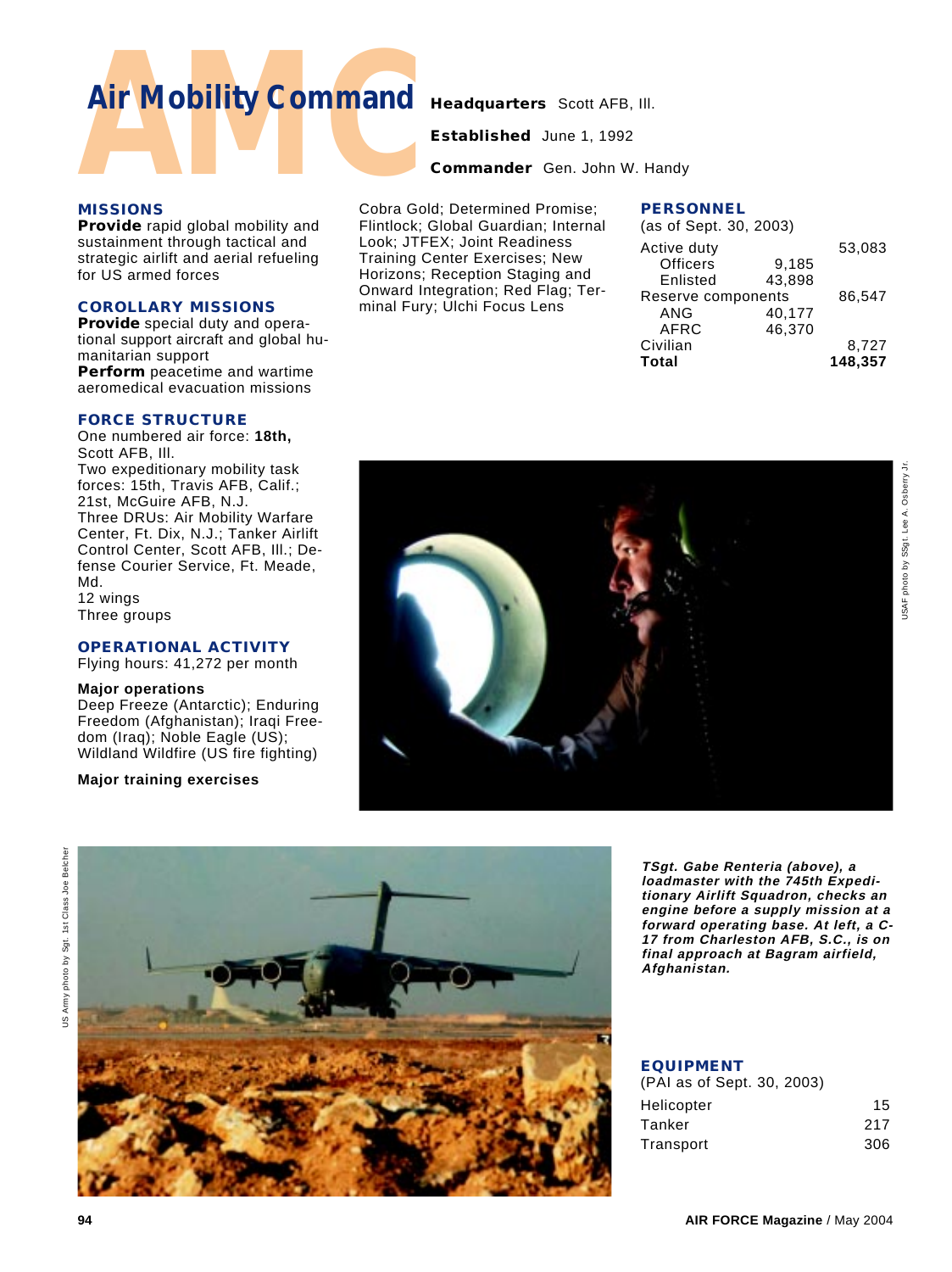| <b>UNIT</b>              | <b>BASE</b>           | <b>WEAPONS</b>                           |
|--------------------------|-----------------------|------------------------------------------|
| 6th Air Mobility Wing    | MacDill AFB, Fla.     | C-37, KC-135                             |
| 19th Air Refueling Group | Robins AFB, Ga.       | <b>KC-135</b>                            |
| 22nd Air Refueling Wing  | McConnell AFB, Kan.   | KC-135                                   |
| 43rd Airlift Wing        | Pope AFB, N.C.        | $C-130$                                  |
| 60th Air Mobility Wing   | Travis AFB, Calif.    | C-5, KC-10                               |
| 62nd Airlift Wing        | McChord AFB, Wash.    | $C-17$                                   |
| 89th Airlift Wing        | Andrews AFB, Md.      | C-9, C-20, C-32, C-37, C-40, VC-25, UH-1 |
| 92nd Air Refueling Wing  | Fairchild AFB, Wash.  | <b>KC-135</b>                            |
| 305th Air Mobility Wing  | McGuire AFB, N.J.     | C-141, KC-10                             |
| 317th Airlift Group      | Dyess AFB, Tex.       | $C-130$                                  |
| 319th Air Refueling Wing | Grand Forks AFB, N.D. | KC-135                                   |
| 375th Airlift Wing       | Scott AFB, III.       | $C-21$                                   |
| 436th Airlift Wing       | Dover AFB, Del.       | $C-5$                                    |
| 437th Airlift Wing       | Charleston AFB, S.C.  | $C-17$                                   |
| 463rd Airlift Group      | Little Rock AFB, Ark. | $C-130$                                  |

#### **AIR MOBILITY COMMAND, SCOTT AFB, ILL.**



#### **18TH AIR FORCE (AMC), SCOTT AFB, ILL.**

| 15th Expeditionary<br><b>Mobility Task Force</b><br>Travis AFB, Calif. |                                                                                                                                                          |                                                     | Commander<br>Lt. Gen. William Welser III                                                                          |                      |                                                                                                                                    |                             | 21st Expeditionary<br><b>Mobility Task Force</b><br>McGuire AFB, N.J.                                              |
|------------------------------------------------------------------------|----------------------------------------------------------------------------------------------------------------------------------------------------------|-----------------------------------------------------|-------------------------------------------------------------------------------------------------------------------|----------------------|------------------------------------------------------------------------------------------------------------------------------------|-----------------------------|--------------------------------------------------------------------------------------------------------------------|
| 6th Air Mobility Wing<br>MacDill AFB, Fla.<br>$(C-37, KC-135)$         | 22nd Air Refueling Wing<br>McConnell AFB, Kan.<br>$(KC-135)$<br>89th Airlift Wing<br>Andrews AFB, Md.<br>$(C-9, C-20, C-32, C-37)$<br>C-40, VC-25, UH-1) |                                                     | 43rd Airlift Wing<br>Pope AFB, N.C.<br>$(C-130)$<br>92nd Air Refueling Wing<br>Fairchild AFB, Wash.<br>$(KC-135)$ |                      | 60th Air Mobility Wing<br>Travis AFB, Calif.<br>$(C-5, KC-10)$<br>305th Air Mobility Wing<br>McGuire AFB, N.J.<br>$(C-141, KC-10)$ |                             | 62nd Airlift Wing<br>McChord AFB, Wash.<br>$(C-17)$<br>319th Air Refueling Wing<br>Grand Forks, N.D.<br>$(KC-135)$ |
| Robins AFB, Ga.<br>$(KC-135)$                                          | 375th Airlift Wing<br>Scott AFB, III.<br>$(C-21)$<br>19th Air Refueling Group                                                                            | 317th Airlift Group<br>Dyess AFB, Tex.<br>$(C-130)$ |                                                                                                                   | $(C-5)$<br>$(C-130)$ | 436th Airlift Wing<br>Dover AFB, Del.<br>463rd Airlift Group<br>Little Rock AFB, Ark.                                              | $(C-17)$<br>Scott AFB. III. | 437th Airlift Wing<br>Charleston AFB, S.C.<br><b>Tanker Airlift Control Center</b>                                 |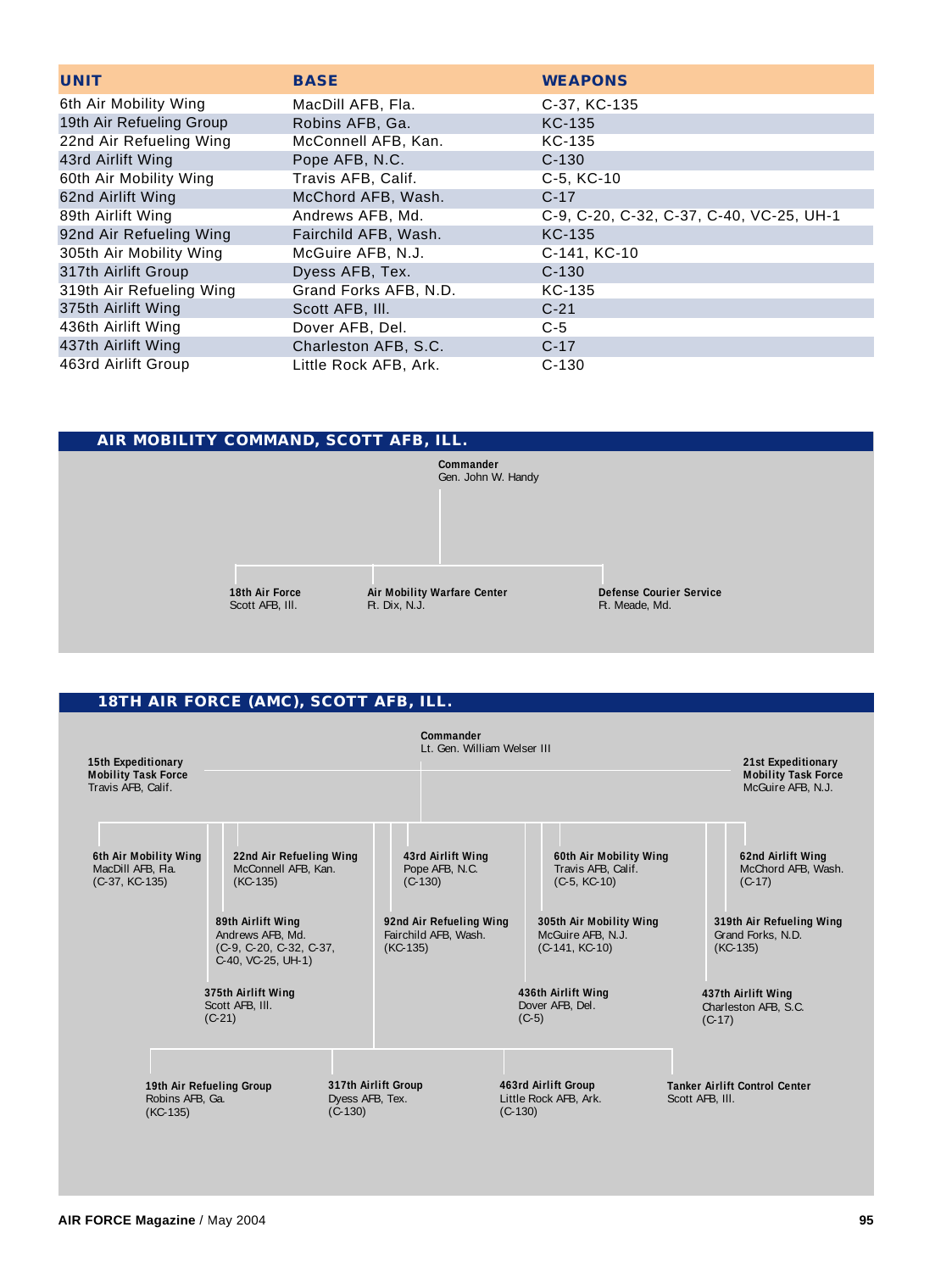# **Pacific Air Forces Headquarters Hickam** AFB, Hawaii<br>Established July 1, 1957<br>Commander Gen. William J. Begert<br>MISSIONS

**Established** July 1, 1957

**Commander** Gen. William J. Begert

#### **MISSIONS**

**Provide** ready air and space power to promote US interests in the Asia–Pacific region during peacetime, crisis, and war

#### **FORCE STRUCTURE**

Four numbered air forces: **5th,** Yokota AB, Japan; **7th,** Osan AB, South Korea; **11th,** Elmendorf AFB, Alaska; **13th,** Andersen AFB, Guam Nine wings One squadron

#### **OPERATIONAL ACTIVITY**

Flying hours: 10,903 per month

#### **Major operations**

Enduring Freedom (Afghanistan); Iraqi Freedom (Iraq)

#### **Major training exercises**

Balikatan; Cobra Gold; Commando Sling; Cope India; Cope North; Cope Thunder; Cope Tiger; Foal Eagle; Geronimo Thrust; Keen Sword; Positive Force; Reception Staging Onward Movement and Integration; Tandem Thrust; Ulchi Focus Lens



**Capt. Todd Lafortune gets strapped into an F-16C by his crew chief, SSgt. Trent Fairchild, 80th Fighter Squadron, Kunsan AB, South Korea.**

| <b>PERSONNEL</b>               |        |        | Reserve components        |       | 5.242           |
|--------------------------------|--------|--------|---------------------------|-------|-----------------|
| (as of Sept. 30, 2003)         |        |        | ANG                       | 4.709 |                 |
| Active duty<br><b>Officers</b> | 4.344  | 34.095 | AFRC<br>Civilian<br>Total | 533   | 8.464<br>47.801 |
| Enlisted                       | 29.751 |        |                           |       |                 |

| <b>UNIT</b>                     | <b>BASE</b>                                 | <b>WEAPONS</b>                       |
|---------------------------------|---------------------------------------------|--------------------------------------|
| 3rd Wing                        | Elmendorf AFB, Alaska                       | C-12, C-130H, E-3B/C, F-15C/D, F-15E |
| 8th Fighter Wing                | Kunsan AB, South Korea                      | $F-16C/D$                            |
| 15th Airlift Wing               | Hickam AFB, Hawaii                          | $C-37$                               |
| 18th Wing                       | Kadena AB, Japan                            | E-3B/C, F-15C/D, KC-135R, HH-60G     |
| 35th Fighter Wing               | Misawa AB, Japan                            | $F-16C/D$                            |
| 36th Air Base Wing              | Andersen AFB, Guam                          |                                      |
| 51st Fighter Wing               | Osan AB, South Korea                        | A/OA-10A, C-12, F-16C/D              |
| 354th Fighter Wing              | Eielson AFB, Alaska                         | A/OA-10A, F-16C/D                    |
| 374th Airlift Wing              | Yokota AB, Japan                            | C-21A, C-130E/H, UH-1N               |
| 497th Fighter Training Squadron | Paya Lebar Airfield, Singapore <sup>a</sup> | Rotational fighter aircraft          |

aBase owned by Singapore government.

#### **PACIFIC AIR FORCES, HICKAM AFB, HAWAII**



**15th Airlift Wing** Hickam AFB, Hawaii

(C-37)

**5th Air Force** Yokota AB, Japan **7th Air Force** Osan AB, South Korea **11th Air Force** Elmendorf AFB, Alaska

**13th Air Force** Andersen AFB, Guam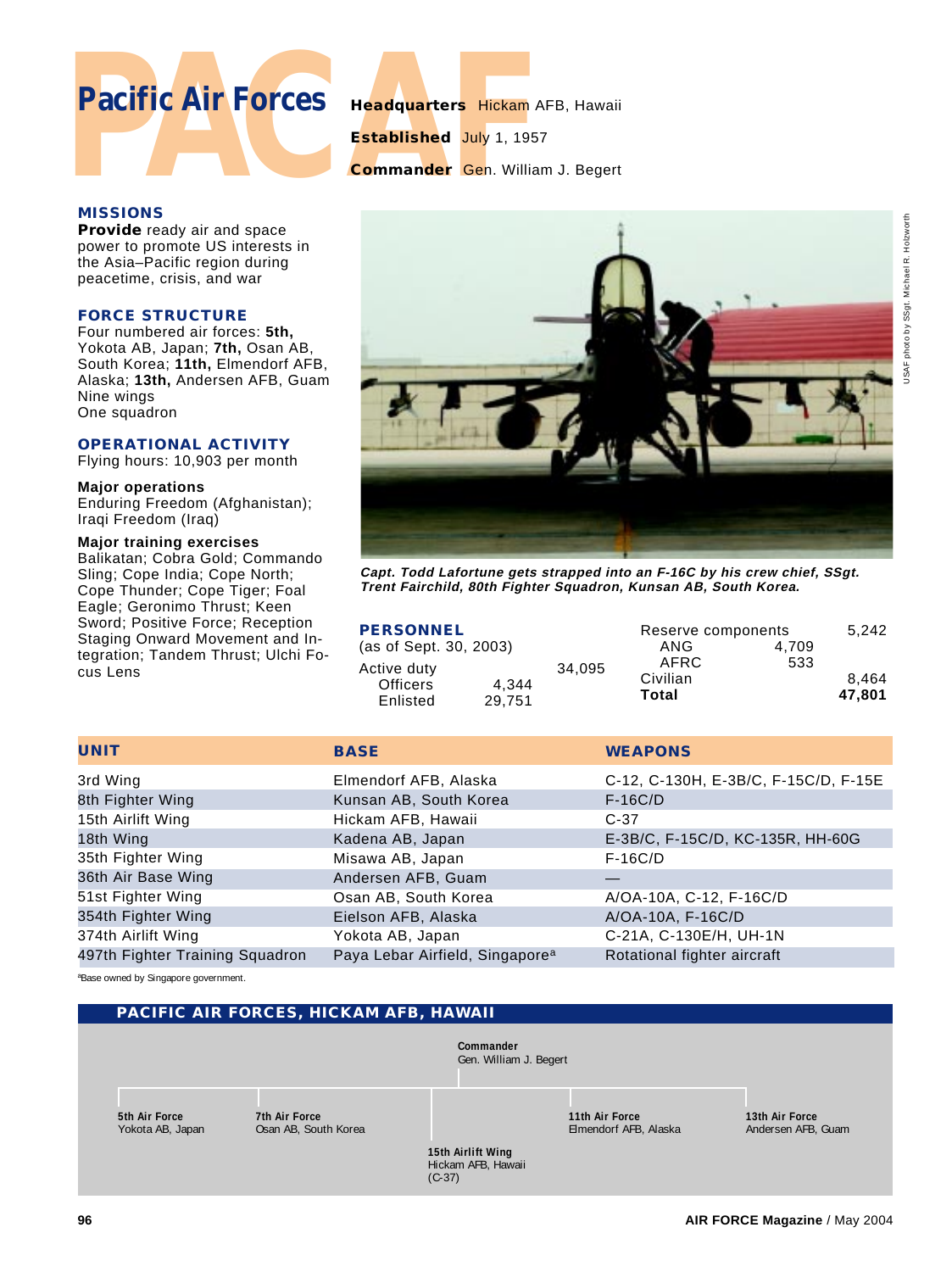#### **5th AIR FORCE (PACAF), YOKOTA AB, JAPAN**

**Commander** Lt. Gen. Thomas C. Waskow

**18th Wing** Kadena AB, Japan (E-3B/C, F-15C/D, KC-135R, HH-60G) **35th Fighter Wing** Misawa AB, Japan (F-16C/D)

**374th Airlift Wing** Yokota AB, Japan (C-21A, C-130E/H, UH-1N)

#### **7th AIR FORCE (PACAF), OSAN AB, SOUTH KOREA**

**Commander** Lt. Gen. Garry R. Trexler

**8th Fighter Wing** Kunsan AB, South Korea (F-16C/D)

**51st Fighter Wing** Osan AB, South Korea (A/OA-10A, C-12, F-16C/D)

#### **11th AIR FORCE (PACAF), ELMENDORF AFB, ALASKA**

**Commander** Lt. Gen. Carrol H. Chandler

**3rd Wing** Elmendorf AFB, Alaska (C-12, C-130H, E-3B/C, F-15C/D, F-15E) **354th Fighter Wing** Eielson AFB, Alaska (A/OA-10A, F-16C/D)

#### **EQUIPMENT**

| (PAI as of Sept. 30, 2003) |     |
|----------------------------|-----|
| Fighter/Attack             | 263 |
| Helicopter                 | 11  |
| Recon                      | 3   |
| Tanker                     | 7   |
| Transport                  | 36  |

**A1Cs Shaetel Makey (left) and Ashely Maddox, both members of the 374th Maintenance Group, Yokota AB, Japan, inspect the repainted cowling of a C-130 engine.**



#### **13th AIR FORCE (PACAF), ANDERSEN AFB, GUAM**

**Commander** Maj. Gen. Dennis R. Larsen

> **497th Fighter Training Squadron** Paya Lebar Airfield, Singapore<sup>a</sup> (Rotational fighter aircraft)

> > aBase owned by Singapore government.

**36th Air Base Wing** Andersen AFB, Guam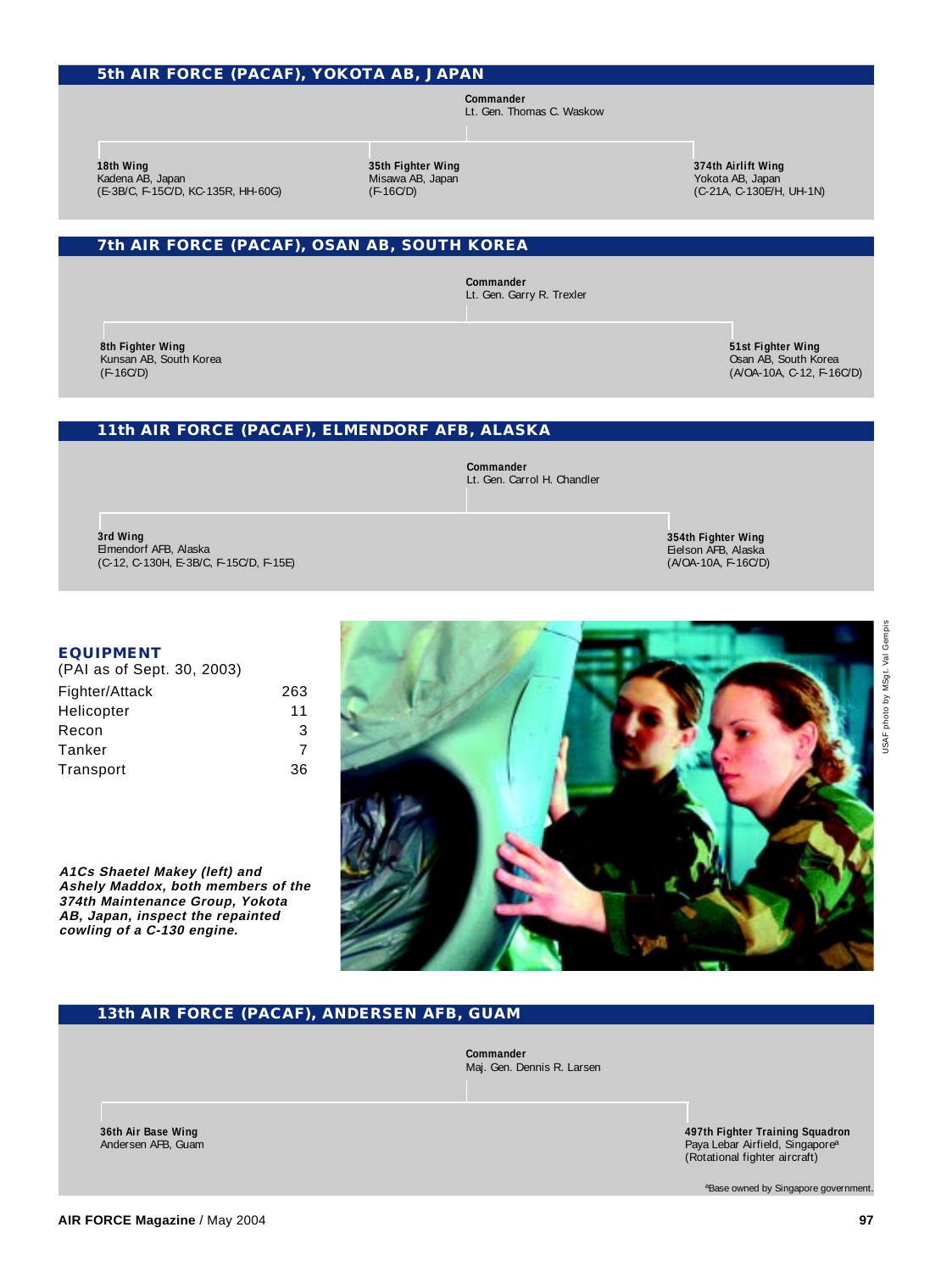# US Air Forces in Europe Headquarters **US Air Forces in Europe Headquarters** Ramstein AB, Germany

## **Established** Aug. 7, 1945

#### **Commander** Gen. Robert H. Foglesong

#### **MISSIONS**

**Provide** the joint force commander rapidly deployable expeditionary aerospace forces

#### **COROLLARY MISSIONS**

**Plan,** conduct, coordinate, and support air and space operations to achieve US national and NATO objectives based on EUCOM taskings **Develop** and maintain light, lean, lethal, and rapid expeditionary aerospace forces

**Establish** and maintain expeditionary bases

**Support** US military plans and operations in Europe, the Mediterranean, the Middle East, and Africa

#### **FORCE STRUCTURE**

Two numbered air forces: **3rd,** RAF Mildenhall, UK; **16th,** Aviano AB, Italy Eight wings One group

#### **OPERATIONAL ACTIVITY**

Flying hours: 7,700 per month

#### **Major operations**

Enduring Freedom (Afghanistan); Iraqi Freedom (Iraq); Joint Forge (Bosnia); Joint Guardian (Kosovo)



**An F-15E Strike Eagle from the 494th Expeditionary Fighter Squadron patrols the skies over Baghdad during a combat air support mission. The 494th deployed from RAF Lakenheath, UK, for Operation Iraqi Freedom.**

#### **Major training exercises**

Able Ally; Able Gain; African Eagle; African Lion; Agile Leader; Agile Response; Anatolian Eagle; Atlas Drop; Baltops; Blue Game; Cannon Cloud;

Clean Hunter; Combined Endeavor; Cooperative Key; Destined Glory; Dimming Sun; Flintlock; Immediate Response; Juniper Stallion; Medflag; Positive Force; Rescuer/Medceur;

#### **US AIR FORCES IN EUROPE, RAMSTEIN AB, GERMANY Commander** Gen. Robert H. Foglesong **3rd Air Force** RAF Mildenhall, UK **16th Air Force** Aviano AB, Italy The USAFE organizational chart above shows peacetime lines of command. The chart below shows the NATO wartime command lines. **Allied Command Operations (ACO) Allied Forces South (AFSOUTH)** Naples, Italy **Allied Forces North (AFNORTH)** Brunssum, Netherlands **Allied Air Forces South (AIRSOUTH)** Naples, Italy **Allied Air Forces North (AIRNORTH)** Ramstein AB, Germany **5th Combined Air Operations Center** Vicenza, Italy **6th Combined Air Operations Center** Eskisehir, Turkey **Interim Deployable CAOC** Ramstein AB, Germany